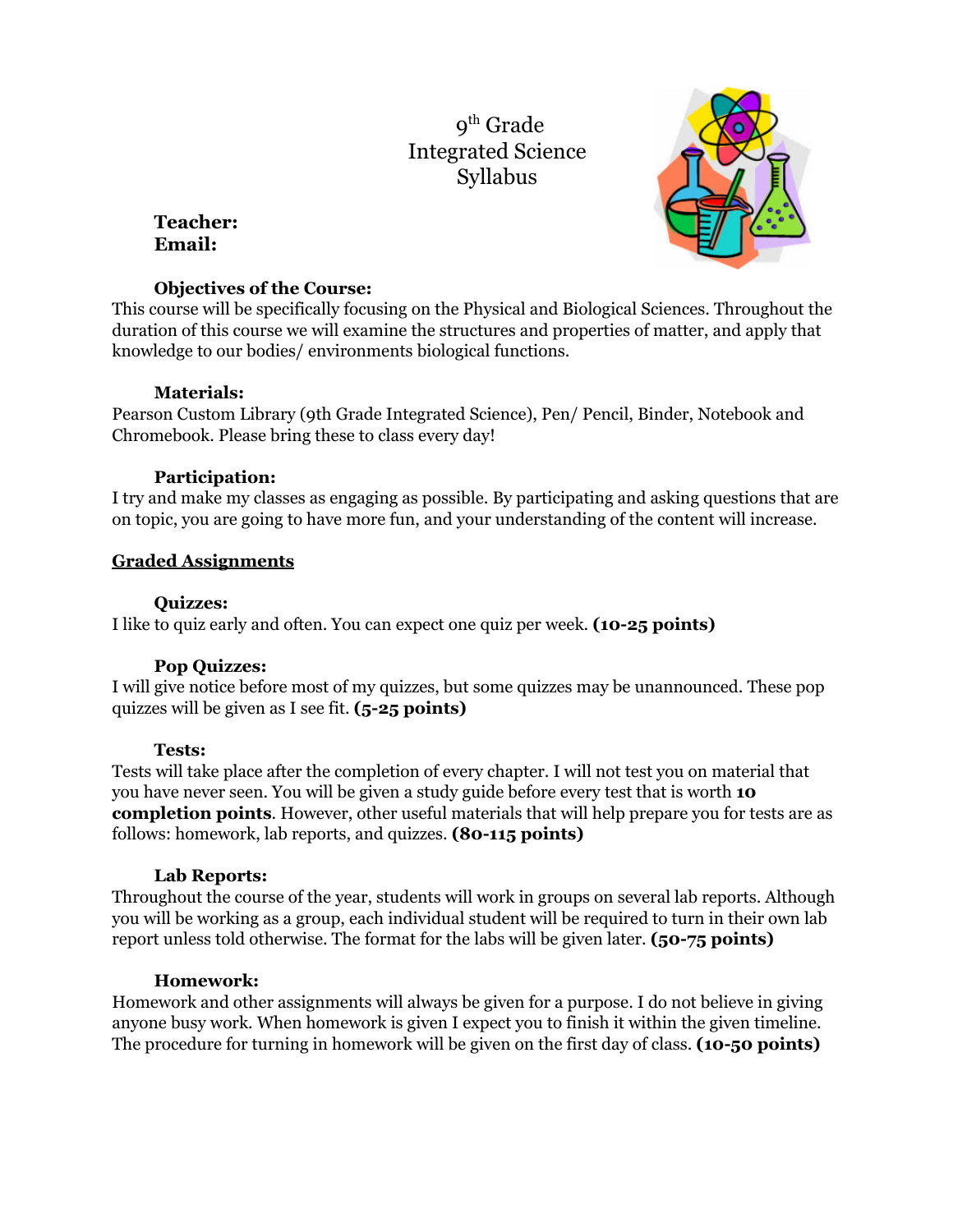### **Late Work:**

**I DO NOT ACCEPT LATE WORK.** My expectations for everyone are very high, and I expect all of your work to be turned in on time. However, every nine weeks you will be given a no questions asked "get out of jail free" card. Allowing the Assignment to be 1 day late, which means it must be turned in the following day.

### **NOTE: I CAN CHANGE THESE CONSEQUENCES AT ANYTIME, BASED ON CIRCUMSTANCES.**

### **Classroom Procedures**

### **Grading:**

Grading will be based on a points system.

### **Cheating:**

If you are caught cheating or plagiarizing, you will automatically receive a zero on your assignment. If you are caught a second time you will receive a zero on the assignment, your parents will be called, and administration will be notified.

#### **Absences:**

If you are absent do not come and ask me if we did anything important that day. OF COURSE WE DID SOMETHING IMPORTANT! The work that you missed will be placed in your periods **Absent Homework Container** by the front door. I will remind you to retrieve your work when you come into class the day you return. The amount of time you have to complete your assignments will be determined by Mr. Lazauskas.

### **Make up Quizzes:**

If you are present the day a quiz is announced, but missed the quiz date. You will make up your quiz upon your return. If you miss an extended amount of time, you will be given time to study and prepare.

### **Snow Days:**

If I announce a quiz, and we have a snow day(s) the following day. Everyone will be taking the quiz the day we return.

\*We now have Flex days in place. Assignments will be posted in your class page.

### **Cell Phones:**

I have a zero tolerance policy on cell phones. If I see, you with your cell phone out, I will take. If cellphones become a big issue, I will not only take your phone, but give them to the office as well. If you are having an emergency and need your cell phone out, speak to me before class.

#### **Laptops:**

Everyone has a laptop. You will only be using your laptops whenever I give you permission. Failure to listen can result in the loss of your laptop for the remainder of the period.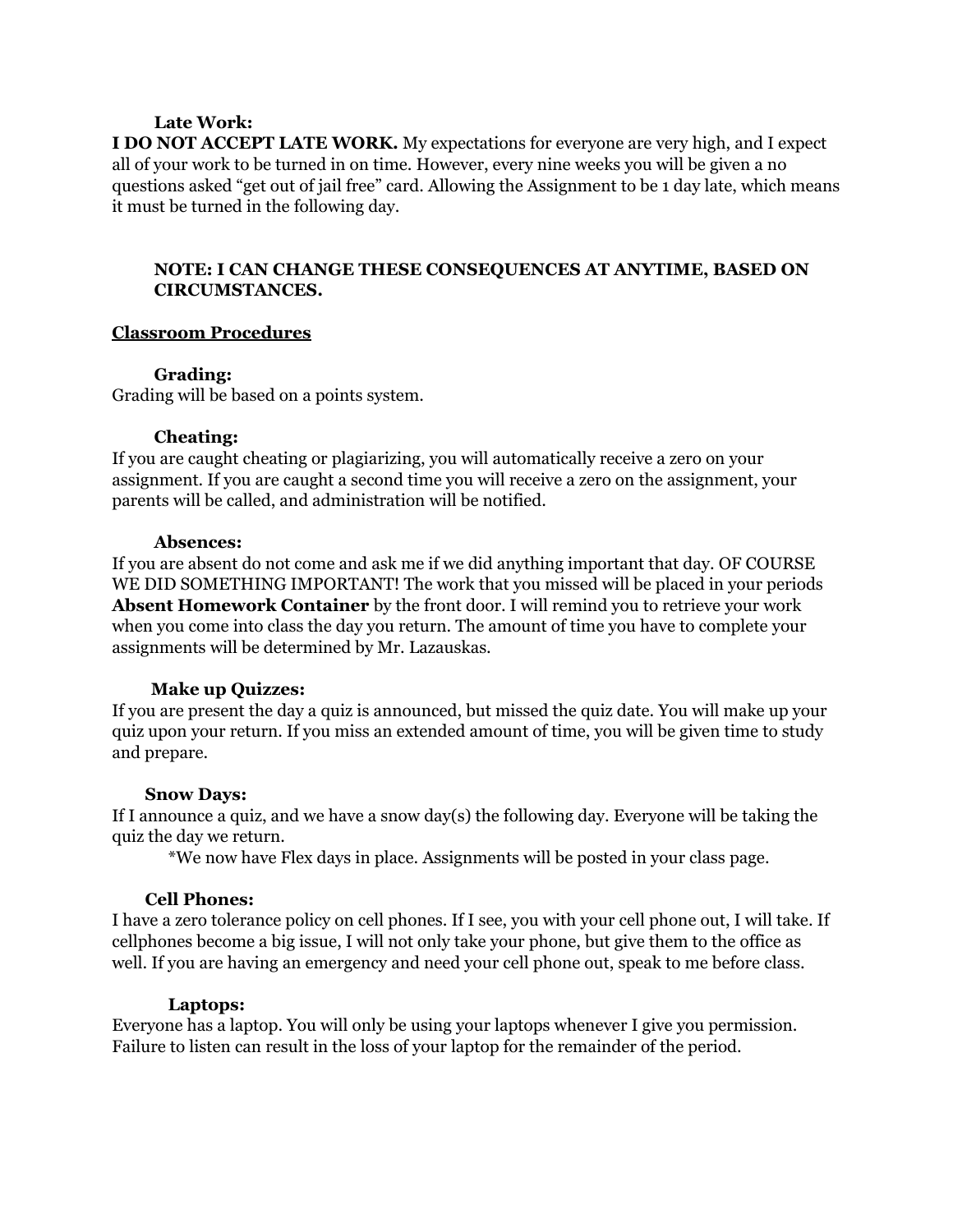### **Extra Help:**

If you ever feel confused about anything we have covered in class, homework, or would just like me to explain something again, please come in for extra help! I am here at 7:15 in the morning and after school until around 3:00 (except during football season, as I am a coach). You may email me at any time. My door is always open!

## *You are expected to adhere by all other policies and procedures as outlined in the student handbook/agenda.*

| Unit | <b>Topic</b>                                | <b>Time Frame</b>  | <b>Standards</b>     |
|------|---------------------------------------------|--------------------|----------------------|
|      | Chapter 1 Introduction to Inquiry           | Weeks $1 - 3$      | 3.1.8 A9             |
|      | A. Lab Safety                               |                    | 3.1.8 B6             |
|      | B. Inference, Observations, and Predictions |                    | 3.1.8 C <sub>4</sub> |
|      | C. Facts, Laws, and Theories                |                    | 3.2.8 A6             |
|      | D. Hypothesis Writing                       |                    | 3.2.8 B7             |
|      | E. Identifying Variables                    |                    | 3.3.8 A8             |
|      | F. Types of Graphs                          |                    | 3.3.8 D <sub>3</sub> |
|      | G. Interpreting Data                        |                    |                      |
|      | Chapter 2 Atoms and the Periodic Table      | Weeks 4-6          | 3.1.10 A2, A9        |
|      | A. Subatomic Particles                      |                    | 3.2.10 A1, A5        |
|      | <b>B.</b> The Periodic Table                |                    | 3.2.C A2, A5         |
|      | C. Bohr and Lewis Structures                |                    |                      |
|      | D. Valence Electrons                        |                    |                      |
|      | Chapter 3 Investigating Matter              | Weeks $7 - 8$      | 3.1.10 A2, A9        |
|      | A. Phases of Matter                         |                    | 3.2.10 A1, A2, A4&5  |
|      | B. Physical & Chemical Properties           |                    | $3.2.C$ A2-4         |
|      | C. Physical & Chemical Changes              |                    |                      |
|      | Chapter 4 Chemical Bonds and Mixtures       | Weeks 9 - 13       | 3.1.10 A2, A9        |
|      | A. Ionic Bonds                              |                    | 3.2.10 A1, A2, A4&5  |
|      | <b>B.</b> Covalent Bonds                    |                    | $3.2.C$ A2-4         |
|      | C. Properties of Matter                     |                    |                      |
|      | D. Mixtures & Solutions                     |                    |                      |
|      | Chapter 5 Organic Chemistry                 | <b>Weeks 14-16</b> | 3.1.10 A2, A9        |
|      | A. Organic Compounds                        |                    | 3.2.10 A1, A2, A4&5  |
|      | B. Hydrocarbons                             |                    | $3.2.C$ A2-4         |
|      | C. Saturated vs. Unsaturated                |                    |                      |
|      | D. Functional Groups                        |                    |                      |
|      | Chapter 6 Biochemistry                      | <b>Weeks 17-20</b> | 3.1.10 A1, A7, B3    |
|      | A. Importance of Carbon                     |                    | 3.3.12 C             |
|      | <b>B.</b> Macromolecules                    |                    | 3.2.12 A4            |
|      | C. Polysaccharides                          |                    |                      |
|      | D. Polymers                                 |                    |                      |
|      | E. DNA & RNA                                |                    |                      |

**Course Outline (By Chapter)**